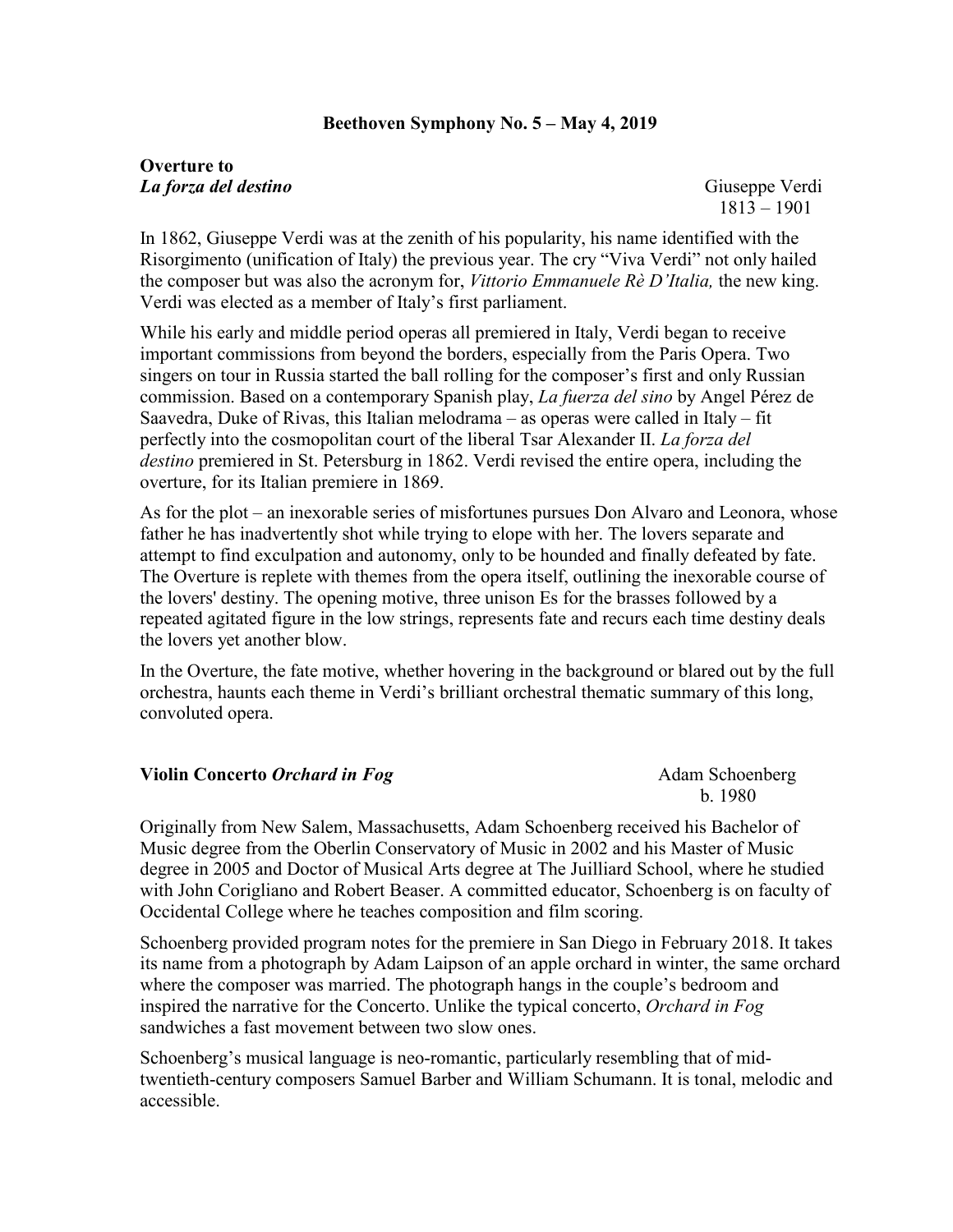The Concerto is a musical portrait of an old man visiting the orchard where he was once married. The first movement, marked *Frail*, spins out a series of melancholic melodies. The violin uses a scordatura tuning, where the G string is tuned down to F. The focus is not only given to the low F, but also to the highest register of the E string. Whether the breadth of the tessitura has symbolic meaning is, of course, not clear.

Schoenberg continues the narrative program in the second movement (*Dancing*). "The old man looks back on his life and all of the beautiful, youthful moments he had with his wife." The movement resembles the Baroque passacaglia, in which contrapuntal voices overlay a repeated melody. Here, each eight-measure repetition adds more instruments or features a different combination of instruments. Like its baroque analog, the harmonic structure remains the same through the repetitions. But towards the end of the movement, Schoenberg breaks the pattern to go into new harmonic territory. It also features the solo violin more as a member of the first violins than as a traditional soloist.

Movement III (*Farewell Song*) "gradually brings us back to the present day, and to the orchard where the old man's journey first began. This is his farewell song to his love, and to the life that he has known. It is now time for him to leave everything behind and move into the unknown."

| Symphony No. 5 in C minor, Op. 67 | Ludwig van Beethoven |
|-----------------------------------|----------------------|
|                                   | 1770-1827            |

The four most clichéd notes in classical music were once the most revolutionary. For the first time a rhythm, rather than a melody, became the main subject of a symphonic movement – and not merely as a first theme to be stated and picked up again for a while in the development and recapitulation sections. Beethoven wove the rhythm into the entire fabric of the first movement, and subsequently into the rest of the Symphony. The motive first appears as a repeated demand, subsequently expanded into a genuine melody in the first theme. It recurs as a throbbing accompaniment in bass and timpani in the second theme, all the way to the final cadence of the exposition.

Such an original symphonic structure did not come easily, especially to a composer who lacked the ever-ready melodic genius of a Mozart, Bach or Haydn who all produced copiously on demand. A collection of the composer's sketchbooks bears witness to the lengthy and often painful gestation of some of his greatest music. The Fifth Symphony took four years to complete, between 1804 and 1808. But Beethoven also had to eat, and during those four years he also produced the Fourth Symphony, the Fourth Piano Concerto, the three String Quartets Op. 59, the Mass in C and the Violin Concerto.

The Symphony No. 5 was premiered at one of those monster public concerts common in the nineteenth century; on the program in addition were premieres of the Sixth Symphony and the Fourth Piano Concerto, the aria "*Ah! Perfido*," the *Choral Fantasia* and several movements of the Mass in C. One can only imagine the bewilderment of the audience on its first encounter in a single evening with the "Pastorale" and the Fifth.

Because the Fifth Symphony is now so familiar, it is difficult to think of it as innovative, but it was not only the integration of the four-note rhythmic motif into the entire fabric of the first movement that was new. The second movement, *Andante con moto*, involves its own kind of